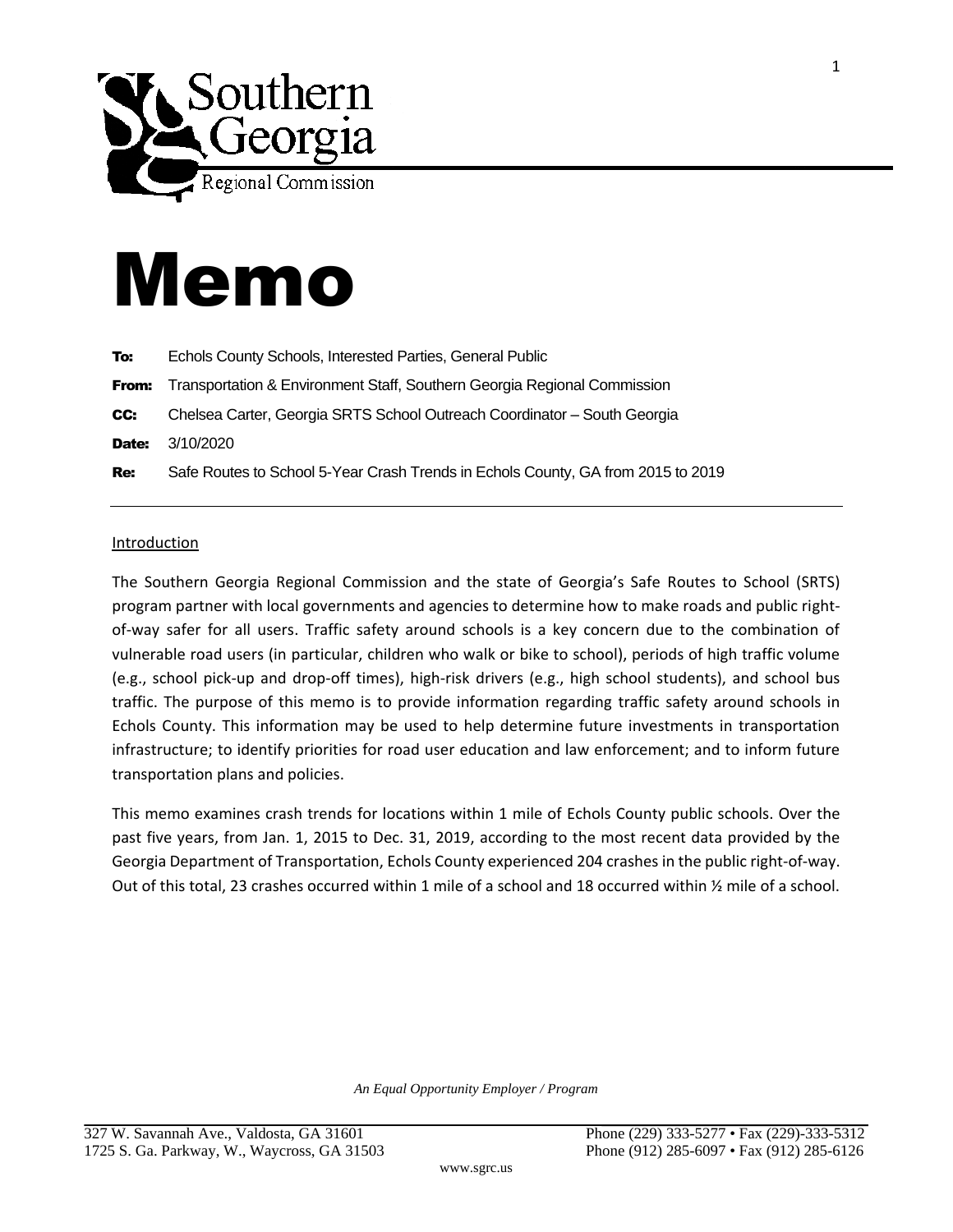

**Map 1**: Crashes within ½- and 1-mile radii of Echols County schools. Data Source: Georgia Electronic Accident Reporting System (GEARS).

The intersection of US Highway 129 and State Route 94 is less than half a mile from Echols County's two schools. Since it is one of the busiest intersections in Echols County, many of the crashes that occurred were most likely not directly related to school operations.

Of the 23 crashes that occurred within a 1-mile radius of the schools, 3 involved pedestrians. One of the pedestrians injured was an 11-year-old child (on 1/31/2018). The only fatality that took place within this radius and timeframe was another 11-year-old child, on a motorized minibike (on 7/3/2017). Although both these incidents show a need for improved traffic safety measures, they do not appear to have been directly related to travel to or from school.

Almost all of the 23 crashes occurred outside of school drop-off and pick-up times. Only two crashes were clearly related to school traffic. The first occurred in the Echols County School parking lot on 8/12/2016 at 7:40 a.m., and involved a collision in the school drop-off line. There were no injuries.

The second school-related crash occurred on SR-94 at 2:40 p.m. on 10/30/2017. According to the crash report, traffic was backed up on SR-94 due to school letting out. A vehicle driven by a 16-year-old rearended a vehicle driven by an 18-year-old. There were no injuries.